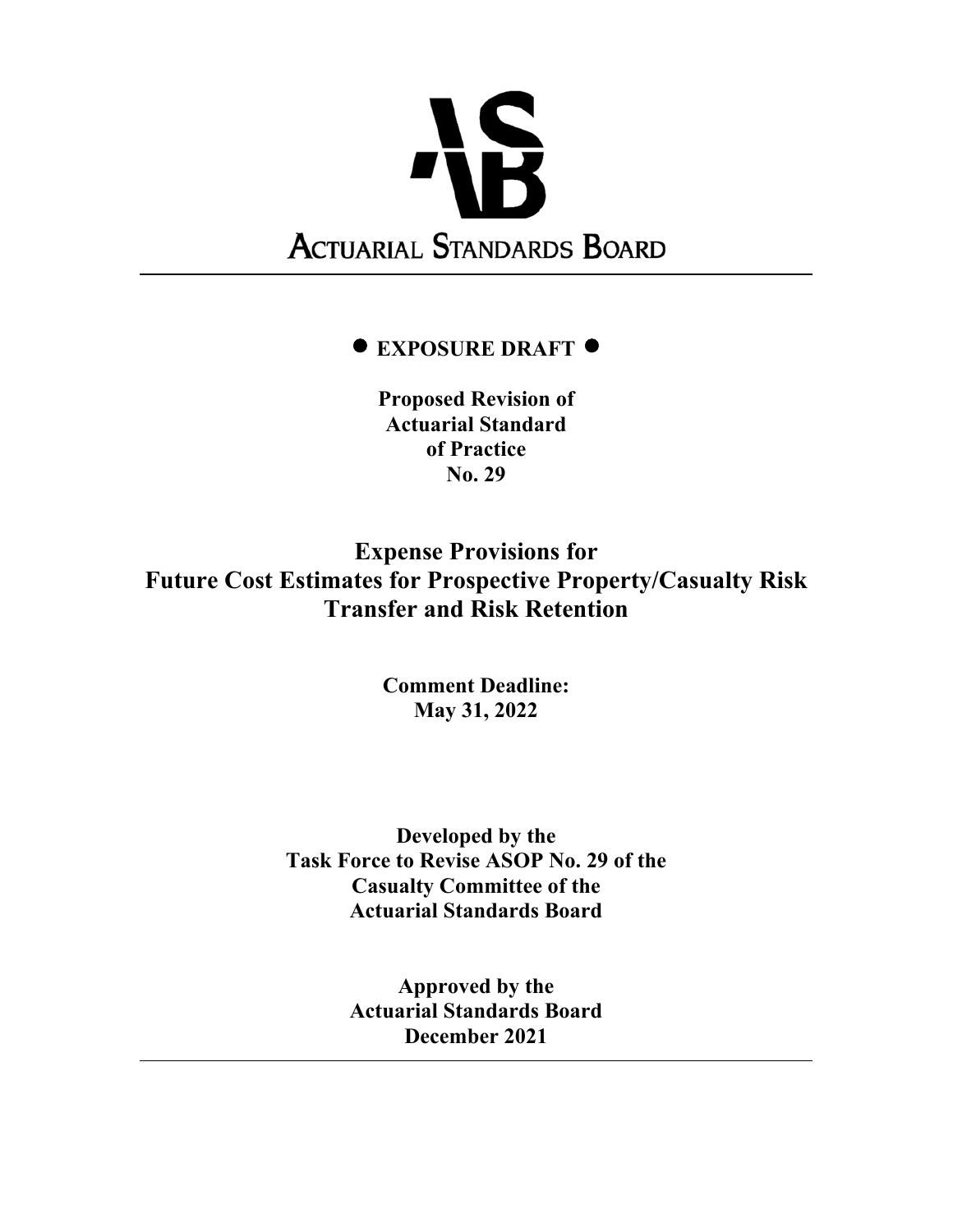# **TABLE OF CONTENTS**

# Transmittal Memorandum iv

# **STANDARD OF PRACTICE**

|               | Section 1. Purpose, Scope, Cross References, and Effective Date | $\mathbf 1$                                     |
|---------------|-----------------------------------------------------------------|-------------------------------------------------|
| 1.1           | Purpose                                                         | $\mathbf{1}$                                    |
| 1.2           | Scope                                                           | $\mathbf{1}$                                    |
| 1.3           | <b>Cross References</b>                                         | $\mathbf{1}$                                    |
| 1.4           | <b>Effective Date</b>                                           | $\overline{c}$                                  |
|               | Section 2. Definitions                                          |                                                 |
| 2.1           | <b>Commission and Brokerage Fees</b>                            | 22222222222                                     |
| $2.2^{\circ}$ | <b>Expense Provision</b>                                        |                                                 |
| 2.3           | General Administrative Expenses                                 |                                                 |
| 2.4           | Loss Adjustment Expenses                                        |                                                 |
| 2.5           | Other Acquisition Expenses                                      |                                                 |
| 2.6           | Policyholder Dividends                                          |                                                 |
| 2.7           | <b>Residual Market Provision</b>                                |                                                 |
| 2.8           | <b>Risk Retention</b>                                           |                                                 |
| 2.9           | <b>Risk Transfer</b>                                            |                                                 |
|               | 2.10 Statutory Assessment Provision                             |                                                 |
|               | 2.11 Taxes, Licenses, and Fees                                  |                                                 |
|               | Section 3. Analysis of Issues and Recommended Practices         | $\overline{\mathbf{3}}$                         |
| 3.1           | <b>Categorizing Expenses</b>                                    |                                                 |
| 3.2           | Developing Expense Provisions                                   | $\begin{array}{c} 3 \\ 3 \\ 3 \\ 3 \end{array}$ |
| 3.3           | <b>Start-Up Costs</b>                                           |                                                 |
| 3.4           | <b>Expense Trending</b>                                         |                                                 |
| 3.5           | Policyholder Dividends                                          |                                                 |
| 3.6           | Residual Market and Statutory Assessment Provisions             | $\overline{4}$                                  |
| 3.7           | Provision for Cost of Reinsurance                               | $\overline{4}$                                  |
| 3.8           | Reliance on Data or Other Information Supplied by Others        | $\overline{4}$                                  |
| 3.9           | Reliance on Assumptions or Methods Selected by Another Party    | $\overline{4}$                                  |
|               | 3.10 Reliance on Another Actuary                                | $\overline{4}$                                  |
| 3.11          | Conflict with Applicable Law                                    | $\overline{4}$                                  |
|               | 3.12 Documentation                                              | $\overline{4}$                                  |
|               | <b>Section 4. Communications and Disclosures</b>                | 5                                               |
| 4.1           | Required Disclosures in an Actuarial Report                     | 5                                               |
| 4.2           | Additional Disclosures in an Actuarial Report                   | 5                                               |
| 4.3           | Confidential Information                                        | 6                                               |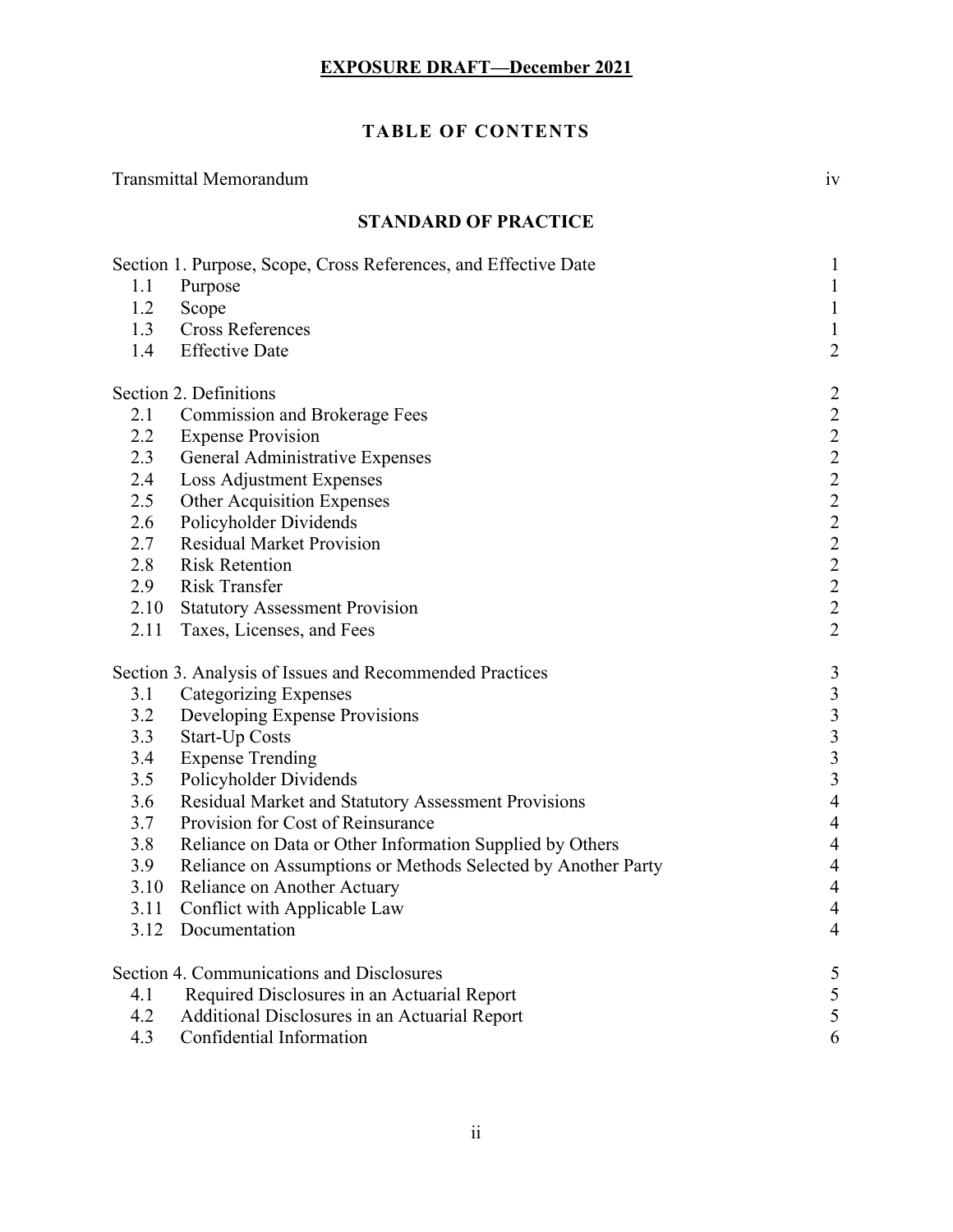# **APPENDIX**

| Appendix—Background and Current Practices |  |
|-------------------------------------------|--|
| Background                                |  |
| <b>Current Practices</b>                  |  |
|                                           |  |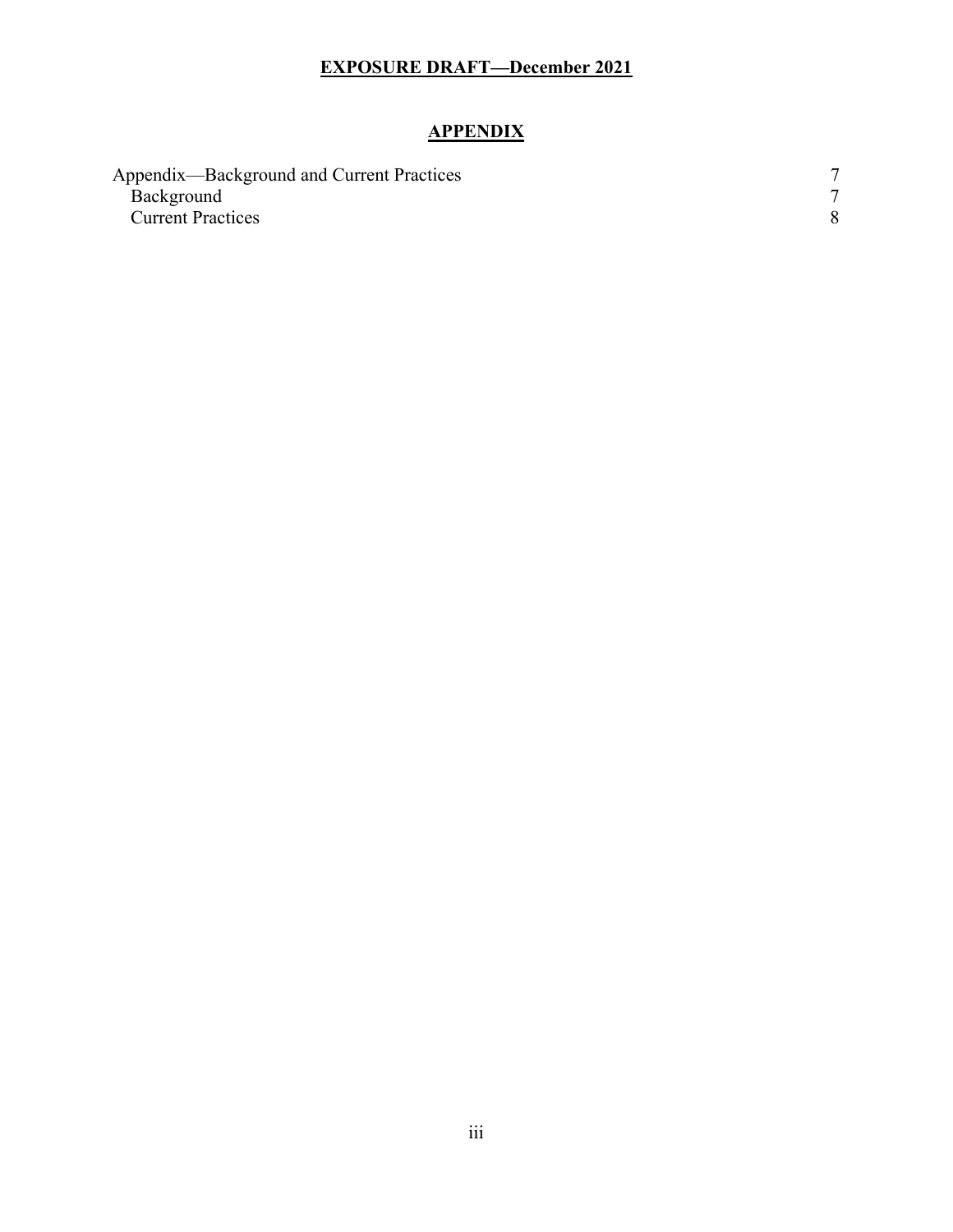December 2021

**TO:** Members of Actuarial Organizations Governed by the Standards of Practice of the Actuarial Standards Board and Other Persons Interested in Expense Provisions for Future Cost Estimates for Prospective Property/Casualty Risk Transfer and Risk Retention

**FROM:** Actuarial Standards Board (ASB)

**SUBJ:** Proposed Revision of Actuarial Standard of Practice No. 29

This document contains the proposed revision of actuarial standard of practice (ASOP) No. 29, *Expense Provisions for Future Cost Estimates for Prospective Property/Casualty Risk Transfer and Risk Retention*. Please review this exposure draft and give the ASB the benefit of your comments and suggestions. Each written comment letter or email received by the comment deadline will receive consideration by the drafting committee and the ASB.

The ASB appreciates comments and suggestions on all areas of this proposed standard. The ASB requests comments be provided using the Comments Template that can be found here and submitted electronically to comments@actuary.org. Include the phrase "ASOP No. 29 COMMENTS" in the subject line of your message. Also, please indicate in the template whether your comments are being submitted on your own behalf or on behalf of a company or organization.

The ASB posts all signed comments received on its website to encourage transparency and dialogue. Comments received after the deadline may not be considered. Anonymous comments will not be considered by the ASB nor posted on the website. Comments will be posted in the order that they are received. The ASB disclaims any responsibility for the content of the comments, which are solely the responsibility of those who submit them.

For more information on the exposure process, please see the ASB Procedures Manual.

#### **Deadline** for receipt of comments: **May 31, 2022**

#### History of the Standard

This standard originally was developed by the Subcommittee on Ratemaking of the ASB's Casualty Committee. At that time, the Casualty Actuarial Society's May 1988 *Statement of Principles Regarding Property and Casualty Insurance Ratemaking* identified and described principles applicable to the determination and review of property/casualty insurance rates. Those principles were limited to that portion of the ratemaking process involving the estimation of costs associated with the transfer of risk. For most lines of business, the expense provision is a significant portion of the rate. For some lines of business, the expense provision can actually exceed the loss provision. For this reason, it was necessary to have a standard of practice to provide guidance to actuaries when determining expense provisions.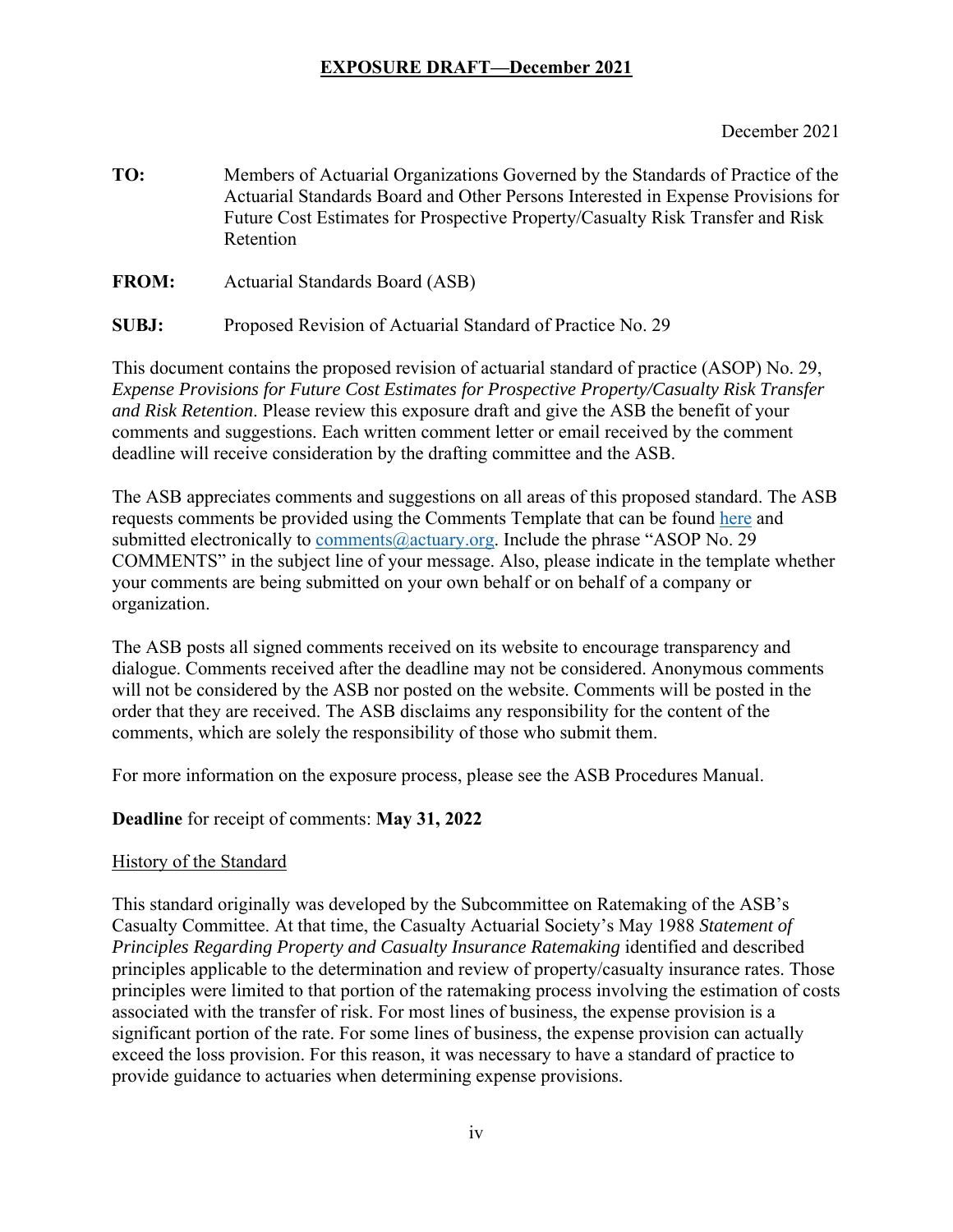In 2020, the ASB's Casualty Committee reviewed the standard and identified several obsolete references, which necessitated this revision.

This revision uses the phrase "risk transfer or risk retention" throughout the text, with the exception of the title. This differs from the phrase "risk transfer and risk retention" that is used in ASOP No. 53, *Estimating Future Costs for Prospective Property/Casualty Risk Retention and Risk Transfer*. These phrases have the same intention and should not be interpreted to have any different meaning. Both of these standards apply to actuaries performing work that pertains to either risk transfer or risk retention, or both as part of the same work product. The ASB has concluded that the word "or" is more appropriate.

#### Notable Changes from the Existing ASOP

Notable changes made to the existing ASOP are summarized below. Notable changes do not include changes made to improve readability, clarity, or consistency.

- 1. Changed the scope to apply to risk transfer and risk retention consistent with ASOP No. 53, *Estimating Future Costs for Prospective Property/Casualty Risk Transfer and Risk Retention*.
- 2. Clarified the scope to include applicability to reviewing actuaries.
- 3. Added a reference to ASOP No. 53 in section 1.2.
- 4. Added definitions of expense provision, risk retention, and risk transfer.
- 5. Changed "rates" to "future cost estimates" throughout the ASOP.
- 6. Replaced the reference to New York State insurance law with a reference in section 3.1 to the pertinent requirements for defining the types of expenses prescribed in applicable law and, if applicable, the *Instructions for Uniform Classification of Expenses* published by the National Association of Insurance Commissioners (NAIC).
- 7. Added a reference to appropriate methods, models, and assumptions for developing the expense provisions during the period for which the future costs are being estimated, as well as references to ASOP Nos. 53 and 56, *Modeling*, in section 3.2.
- 8. Removed the reference to the CAS *Statement of Principles Regarding Property/Casualty Ratemaking* in section 3.5.
- 9. Added new sections on reliance in sections 3.8, 3.9, and 3.10, and included references to ASOP Nos. 23, *Data Quality*, and 41, *Actuarial Communications*, in section 3.8.
- 10. Added a new section on the preparation and retention of documentation in section 3.
- 11. Expanded the list of required disclosures in section 4.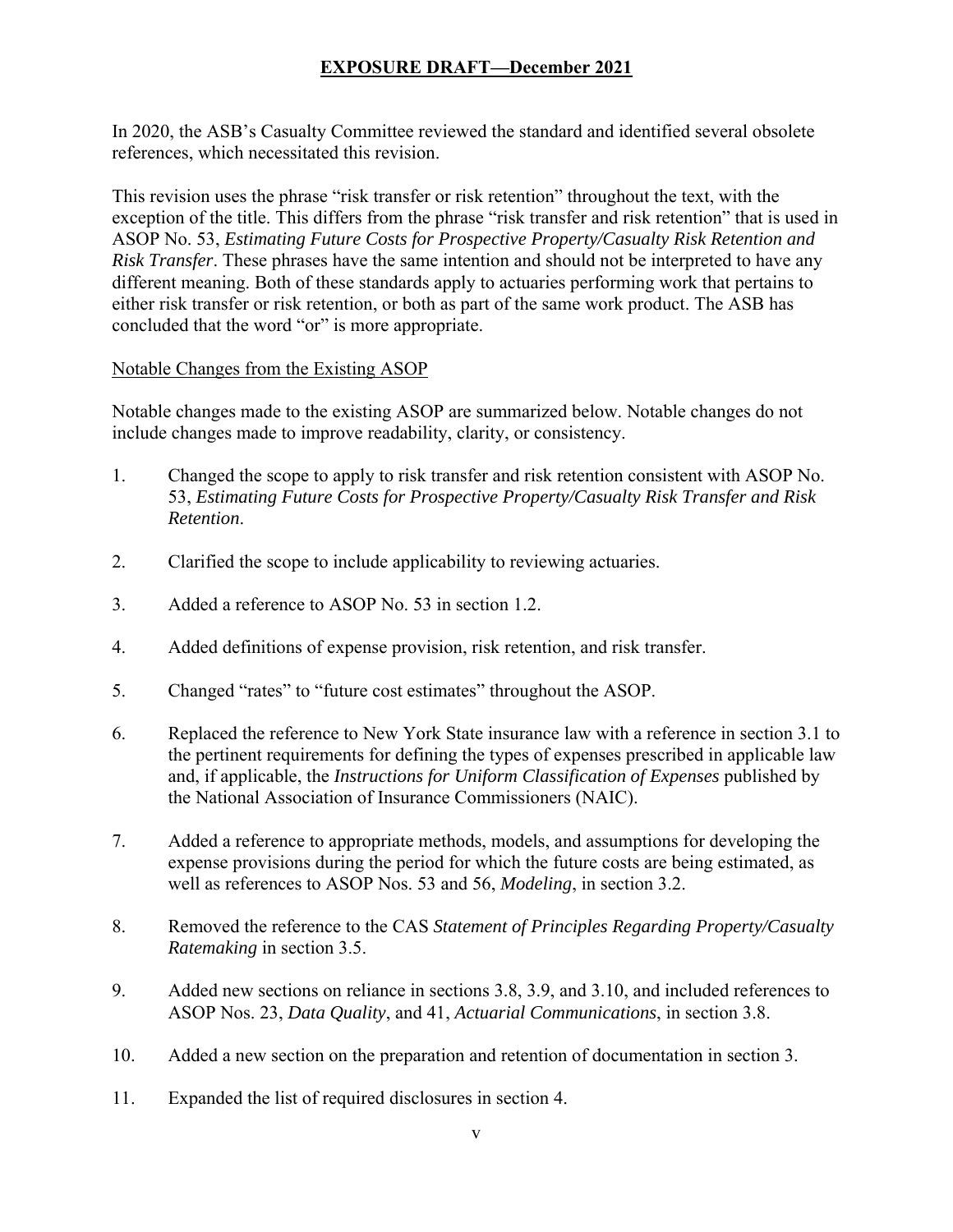- 12. Added a new section regarding the disclosure of confidential information in section 4.
- 13. Deleted the reference to repealed ASOP No. 9, *Documentation and Disclosure in Property/Casualty Insurance Ratemaking, Loss Reserving, and Valuations,* in section 4.

#### Request for Comments

The ASB appreciates comments and suggestions on all areas of this proposed standard submitted through the Comments Template. Rationale and recommended wording for any suggested changes would be helpful.

The ASB voted in December 2021 to approve this exposure draft.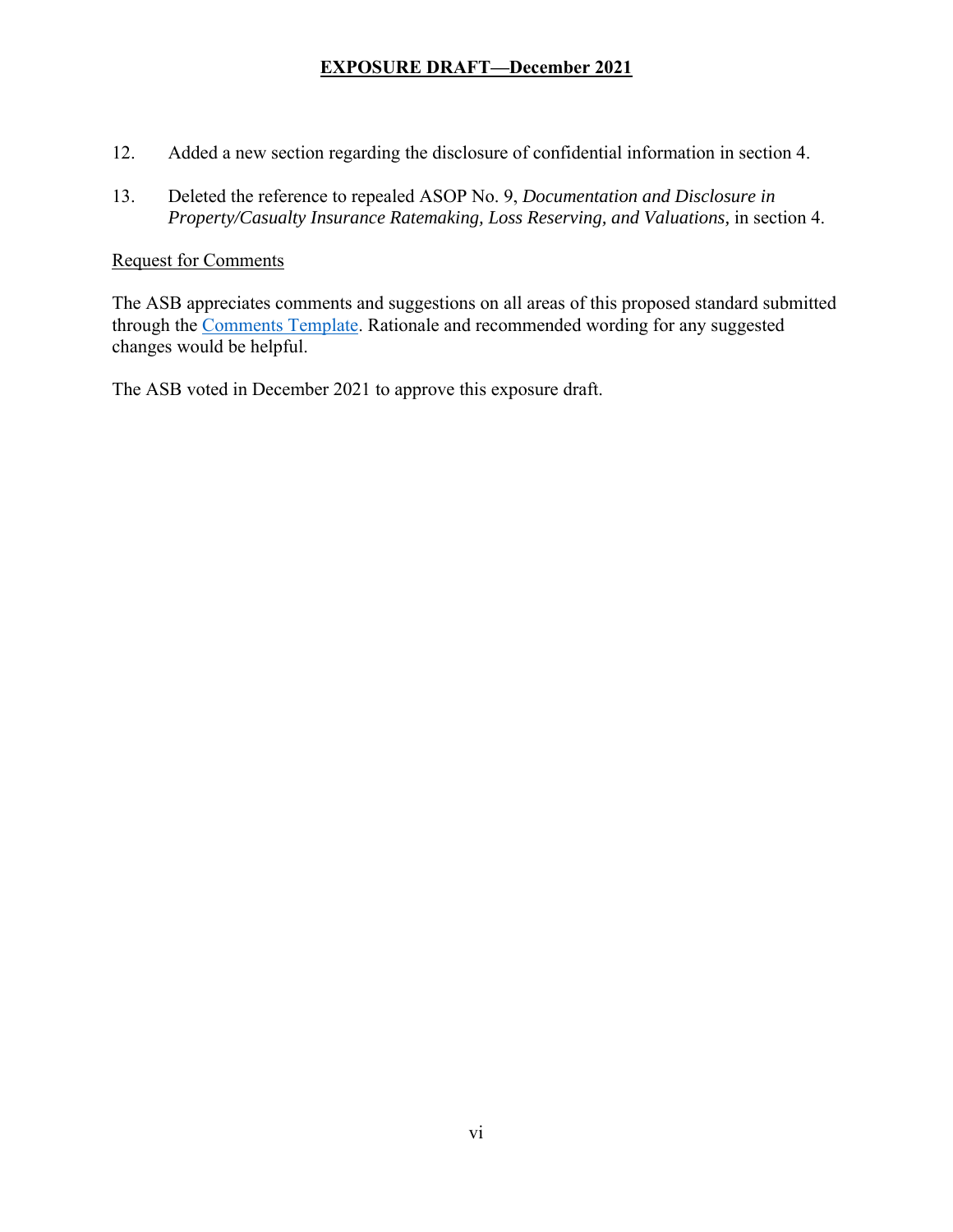ASOP No. 29 Task Force

Alan K. Putney, Chairperson Margaret Tiller Sherwood

Casualty Committee of the ASB

Mary Frances Miller, Chairperson Benjamin W. Clark Alan K. Putney Stacey C. Gotham Shama S. Sabade Gordon K. Hay Margaret Tiller Sherwood David E. Heppen Robert J. Walling Heather D. Lake

Actuarial Standards Board

Darrell D. Knapp, Chairperson Elizabeth K. Brill Cande J. Olsen Robert M. Damler Kathleen A. Riley Kevin M. Dyke Judy K. Stromback David E. Neve Patrick B. Woods

*The Actuarial Standards Board (ASB) sets standards for appropriate actuarial practice in the United States through the development and promulgation of Actuarial Standards of Practice (ASOPs). These ASOPs describe the procedures an actuary should follow when performing actuarial services and identify what the actuary should disclose when communicating the results of those services.*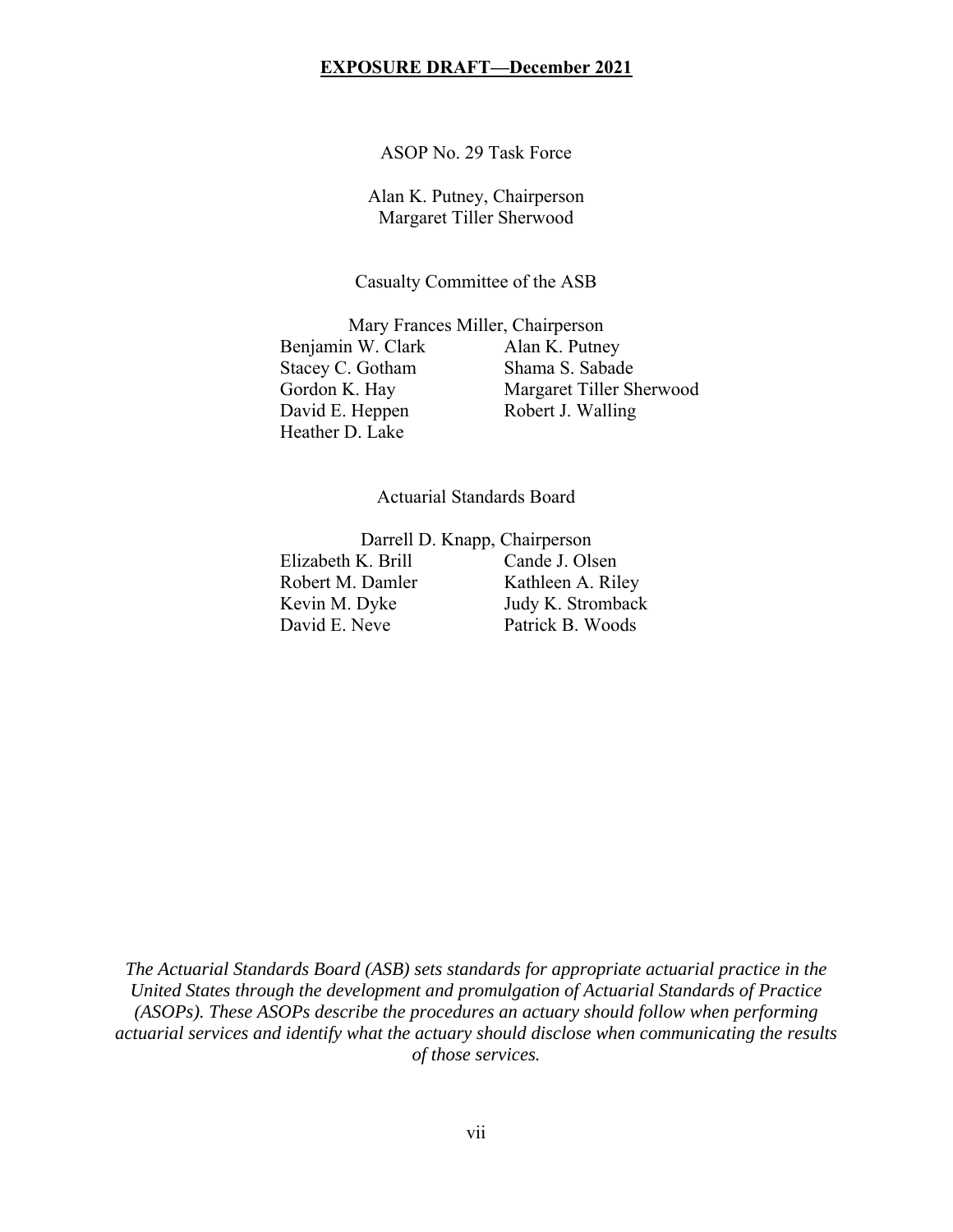# **PROPOSED REVISION OF ACTUARIAL STANDARD OF PRACTICE NO. 29**

# **EXPENSE PROVISIONS FOR FUTURE COST ESTIMATES FOR PROSPECTIVE PROPERTY/CASUALTY RISK TRANSFER AND RISK RETENTION**

#### **STANDARD OF PRACTICE**

Section 1. Purpose, Scope, Cross References, and Effective Date

- 1.1 Purpose—This actuarial standard of practice (ASOP or standard) provides guidance to actuaries when performing actuarial services with respect to developing or reviewing **expense provisions** for future cost estimates for prospective property/casualty **risk transfer** or **risk retention**.
- 1.2 Scope—This standard of practice applies to actuaries when developing or reviewing **expense provisions** for future cost estimates for prospective property/casualty **risk transfer** or **risk retention**. This includes **expense provisions** developed or reviewed for insurance, reinsurance, self-insurance, loss portfolio transfers, or any other mechanisms for prospective property/casualty **risk transfer** or **risk retention**. If the actuary's actuarial services involve reviewing **expense provisions** developed by another party, the actuary should use the guidance in this ASOP to the extent practicable.

The actuary also should refer to ASOP No. 53, *Estimating Future Costs for Prospective Property/Casualty Risk Transfer and Risk Retention*, when developing or reviewing **expense provisions** for prospective property/casualty **risk transfer** or **risk retention**.

If the actuary determines that the guidance in this ASOP conflicts with ASOP No. 53 or a cross-practice ASOP (applies to all practice areas), this ASOP governs.

If a conflict exists between this standard and applicable law (statutes, regulations, and other legally binding authority), the actuary should comply with applicable law. If the actuary departs from the guidance set forth in this standard in order to comply with applicable law, or for any other reason the actuary deems appropriate, the actuary should refer to section 4.

1.3 Cross References—When this standard refers to the provisions of other documents, the reference includes the referenced documents as they may be amended or restated in the future, and any successor to them, by whatever name called. If any amended or restated document differs materially from the originally referenced document, the actuary should consider the guidance in this standard to the extent it is applicable and appropriate.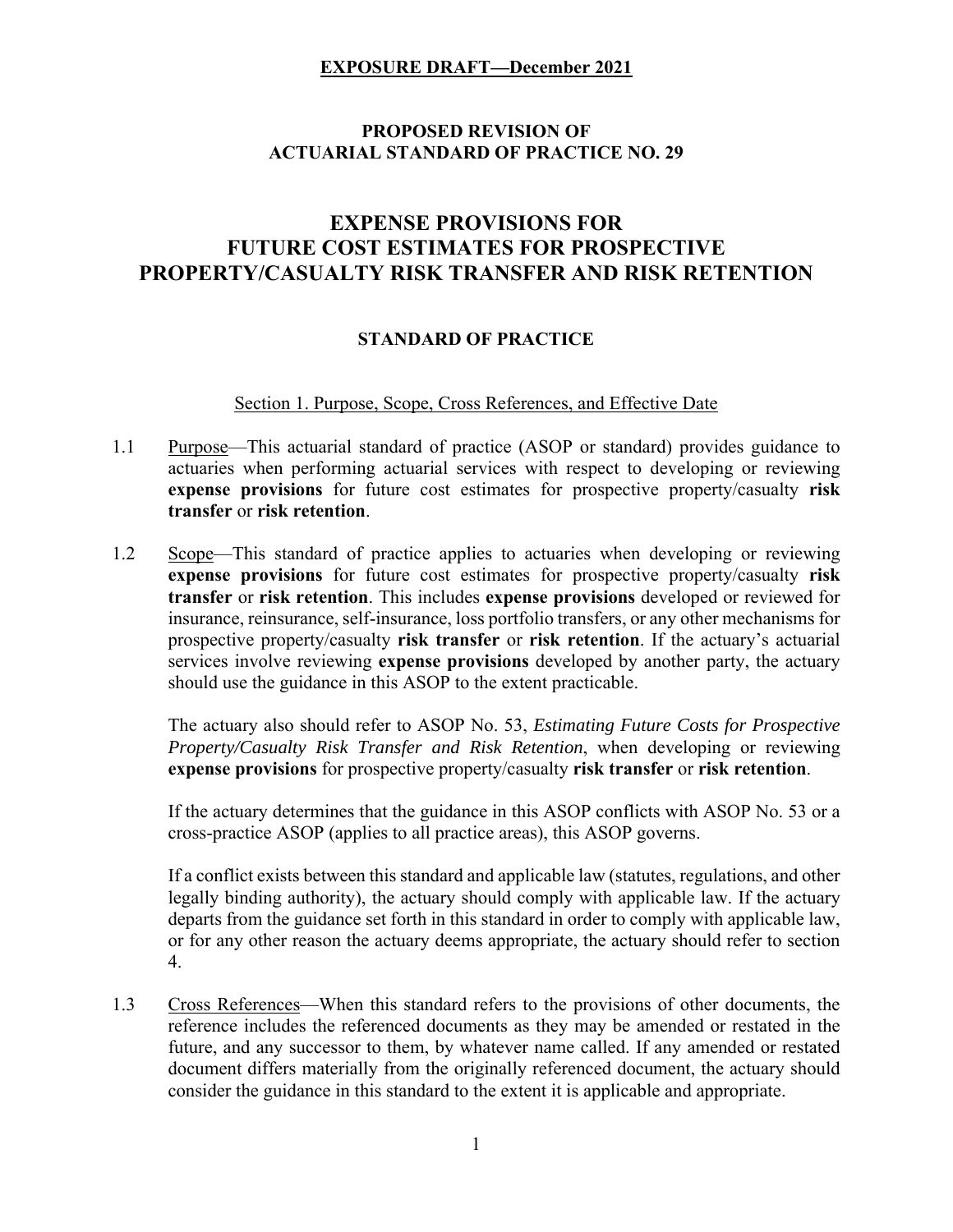1.4 Effective Date—This standard is effective for work performed on or after four months after adoption by the Actuarial Standards Board.

### Section 2. Definitions

The terms below are defined for use in this actuarial standard of practice and appear in bold throughout the ASOP.

- 2.1 Commission and Brokerage Fees—Compensation associated with the acquisition of business paid to agents, brokers, or other parties, including ceding insurance companies.
- 2.2 Expense Provision—Future cost estimate for prospective property/casualty **risk transfer** or **risk retention** other than losses, the provision for profit and contingencies, investment expenses, and federal and foreign income taxes.
- 2.3 General Administrative Expenses—Operational and administrative expenses (other than investment expenses) not specifically defined elsewhere in this section.
- 2.4 Loss Adjustment Expenses—The costs of administering, determining coverage for, settling, or defending claims even if it is ultimately determined that the claim is invalid. It is also known as "claim adjustment expense."
- 2.5 Other Acquisition Expenses—Costs, other than **commission and brokerage fees**, associated with the acquisition of business.
- 2.6 Policyholder Dividends—Nonguaranteed returns of premium or distributions of surplus.
- 2.7 Residual Market Provision—A provision for the entity's costs that represents its share of residual market profits or losses.
- 2.8 Risk Retention—A risk-management and risk-control strategy for the assessment, management, or financing of retained risk associated with the specific coverage. Examples of **risk retention** include self-insurance and certain types of single parent captives.
- 2.9 Risk Transfer—A risk-management and risk-control strategy, involving legally binding agreements, that shifts responsibility from one party to another or indemnifies one party by another party for the financial obligations associated with the coverage. Examples of **risk transfer** include insurance, reinsurance, and loss portfolio transfers.
- 2.10 Statutory Assessment Provision—A provision for the entity's costs stemming from any mandated assessment.
- 2.11 Taxes, Licenses, and Fees—Taxes, license costs, and miscellaneous fees except federal and foreign income taxes.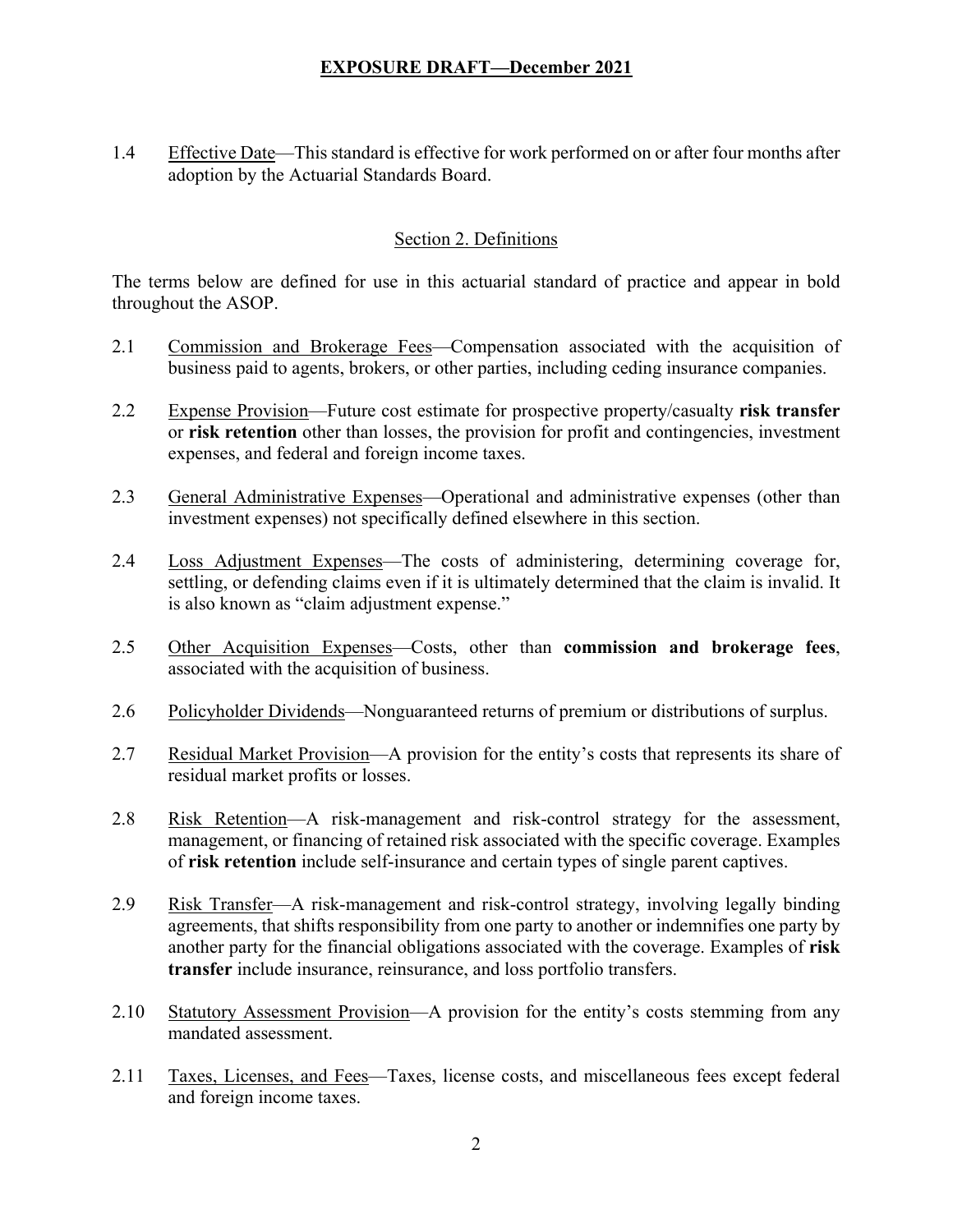#### Section 3. Analysis of Issues and Recommended Practices

- 3.1 Categorizing Expenses—The actuary should consider categorizing the **expense provisions** by type of expense. Common expense categories include but are not limited to **commission and brokerage fees**, **general administrative expenses**, **loss adjustment expenses**, **other acquisition expenses**, **policyholder dividends**, **residual market provision**, **statutory assessment provision**, and **taxes, licenses, and fees**. When categorizing the expenses, the actuary should be familiar with the pertinent requirements for defining the types of expenses prescribed in applicable law and, if applicable, the *Instructions for Uniform Classification of Expenses* published by the National Association of Insurance Commissioners (NAIC). The actuary also should be familiar with the entity's own methods of classifying and assigning expenses.
- 3.2 Developing Expense Provisions—When developing **expense provisions**, the actuary should develop **expense provisions** that are appropriate for the policies to be written or coverages provided during the period for which the future costs are being estimated, that reflect the environment expected to exist in the period for which the future costs are being estimated, and that include all expenses expected to be incurred in connection with the transfer or retention of risk other than losses, the provision for profit and contingencies, investment expenses, and federal and foreign income taxes.

The actuary should select appropriate methods, models, and assumptions for developing the **expense provisions** during the period for which the future costs are being estimated. When developing or reviewing **expense provisions** for prospective property/casualty **risk transfer** or **risk retention**, the actuary also should refer to ASOP No. 53 and ASOP No. 56, *Modeling*.

The actuary should consider developing **expense provisions** for expenses that do not vary in direct proportion to premium on a basis that is not directly proportional to premium, such as per policy, per coverage, a percentage of claim losses, per unit of exposure, or some other manner that is consistent with how they are incurred.

The actuary may use studies or professional judgment to support such estimates.

- 3.3 Start-Up Costs—The actuary may amortize start-up or development costs using an appropriate amortization period.
- 3.4 Expense Trending—When using trending procedures in determining **expense provisions**, the actuary should be guided by ASOP No. 13, *Trending Procedures in Property/Casualty Insurance Ratemaking.* The actuary should consider reflecting any trends in expense levels that vary from trends in losses and exposure bases.
- 3.5 Policyholder Dividends—If the actuary determines that **policyholder dividends** are a reasonably expected expense, the actuary should consider including the expected amount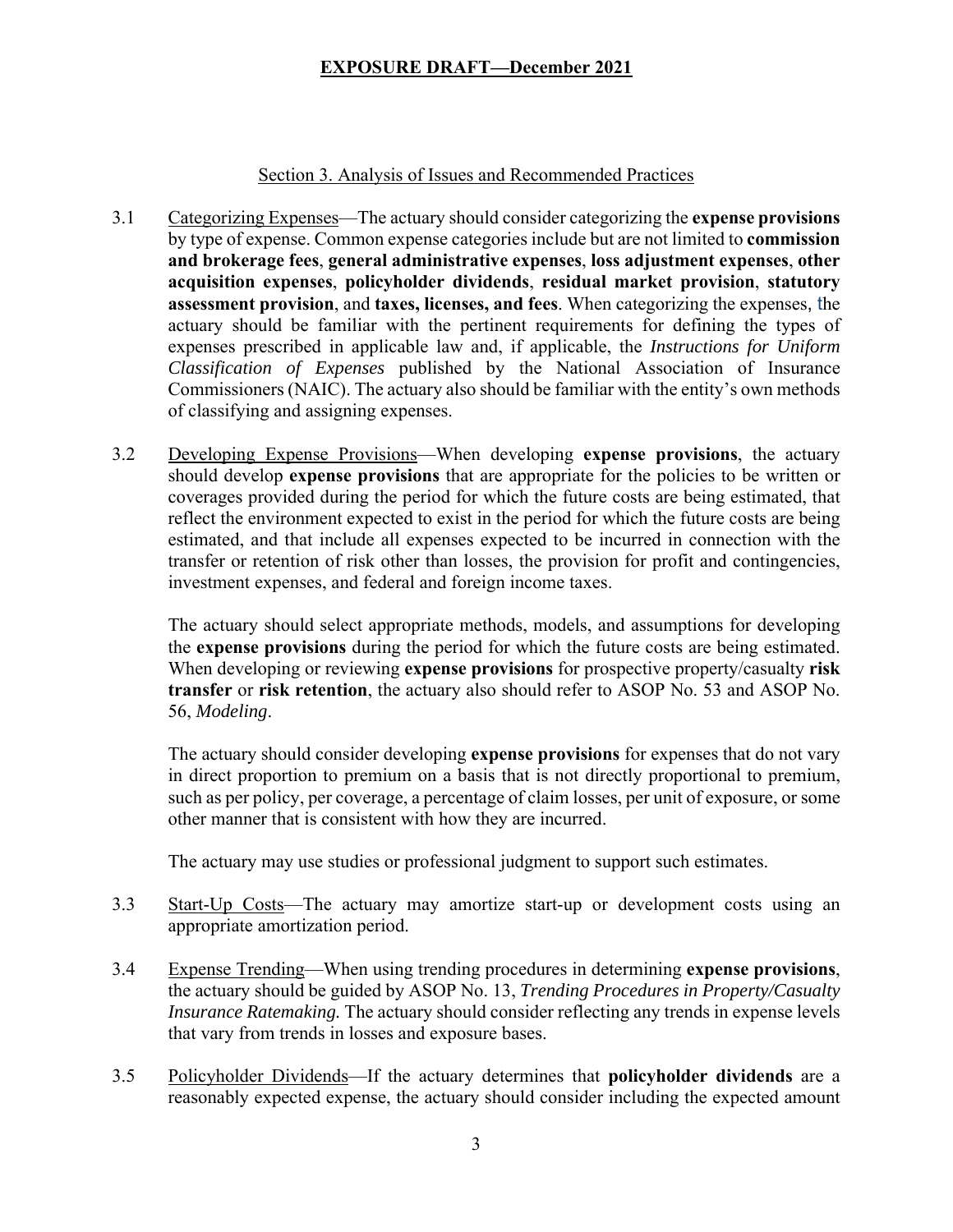of **policyholder dividends** in the **expense provision**. When determining an **expense provision** for **policyholder dividends**, the actuary should take into account the company's dividend payment history, its current dividend policy or practice, whether dividends are related to loss experience, the capitalization of the company, and other considerations affecting the payment of dividends.

- 3.6 Residual Market and Statutory Assessment Provisions—The actuary should include a **residual market provision** or a **statutory assessment provision**, or both, if applicable. If the residual market expenses or statutory assessments are assessed retrospectively, the actuary should consider including a provision to recover any previously unassessed costs or to account for any prior excess collections.
- 3.7 Provision for the Cost of Reinsurance— If the actuary includes the cost of reinsurance as an **expense provision**, the actuary should take into account the amount to be paid to the reinsurer, ceding commissions or allowances, expected reinsurance recoveries, and other relevant information specifically relating to cost, such as a retrospective profit-sharing agreement or reinstatement premiums between the reinsured and the reinsurer.
- 3.8 Reliance on Data or Other Information Supplied by Others—When relying on data or other information supplied by others, the actuary should refer to ASOP No. 23, *Data Quality*, and ASOP No. 41, *Actuarial Communications*, for guidance.
- 3.9 Reliance on Assumptions or Methods Selected by Another Party—When relying on assumptions or methods selected by another party, the actuary should refer to ASOP No. 41 for guidance. The actuary should disclose the extent of any such reliance.
- 3.10 Reliance on Another Actuary—The actuary may rely on another actuary who has developed a portion of the **expense provision**. However, the relying actuary should be reasonably satisfied that the other actuary is qualified to perform such work, the supporting analysis was performed in accordance with applicable ASOPs, and the analysis is appropriate for the project's objective. The actuary should disclose the extent of any such reliance.
- 3.11 Conflict with Applicable Law—When legislative or regulatory rules disallow or limit certain categories of expenses in **expense provisions**, the actuary should develop the **expense provision** in accordance with the law and disclose any material difference from the actuarially determined **expense provisions**.
- 3.12 Documentation—The actuary should prepare and retain documentation to support compliance with the requirements of section 3 and the disclosure requirements of section 4. The actuary should prepare such documentation in a form such that another actuary qualified in the same practice area could assess the reasonableness of the actuary's work. The degree of such documentation should be based on the professional judgment of the actuary and may vary with the complexity and purpose of the actuarial services. In addition, the actuary should refer to ASOP No. 41 for guidance related to the retention of file material other than that which is to be disclosed under section 4.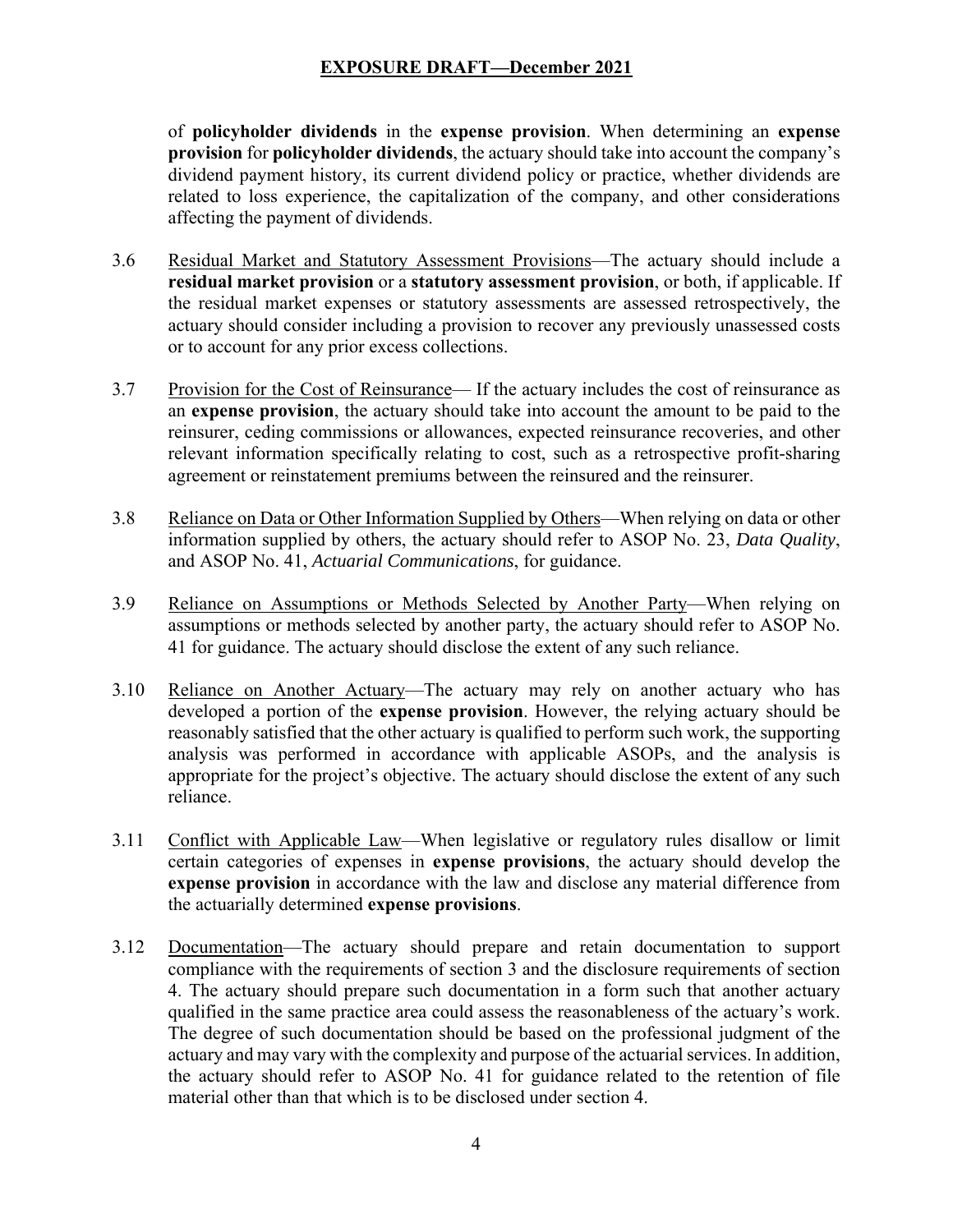### Section 4. Communications and Disclosures

- 4.1 Required Disclosures in an Actuarial Report—When issuing an actuarial report to which this standard applies, the actuary should refer to ASOP Nos. 13, 23, 41, 53, and 56. In addition, the actuary should disclose the following in such actuarial reports:
	- a. the individual expense items included in the **expense provisions**, if developed by type of expense (see section 3.1);
	- b. the methods, models, and material assumptions used in developing the **expense provisions** (see section 3.2);
	- c. any amortized start-up costs (see section 3.3);
	- d. any trending assumptions (see section 3.4);
	- e. any provisions for **policyholder dividends** (see section 3.5);
	- f. any **residual market provisions** and **statutory assessment provisions** (see section 3.6);
	- g. any provision for reinsurance (see section 3.7);
	- h. the extent of any reliance on data or other information supplied by others (see section 3.8);
	- i. the extent of any reliance on assumptions or methods selected by another party (see section 3.9);
	- j. the extent of any reliance on another actuary (see section 3.10); and
	- k. any material difference between the **expense provisions** developed in accordance with the law and the actuarially determined **expense provisions** (see section 3.11).
- 4.2 Additional Disclosures in an Actuarial Report—The actuary also should include disclosures in accordance with ASOP No. 41 in an actuarial report for the following circumstances:
	- a. if any material assumption or method was prescribed by applicable law;
	- b. if the actuary states reliance on other sources and thereby disclaims responsibility for any material assumption or method selected by a party other than the actuary; and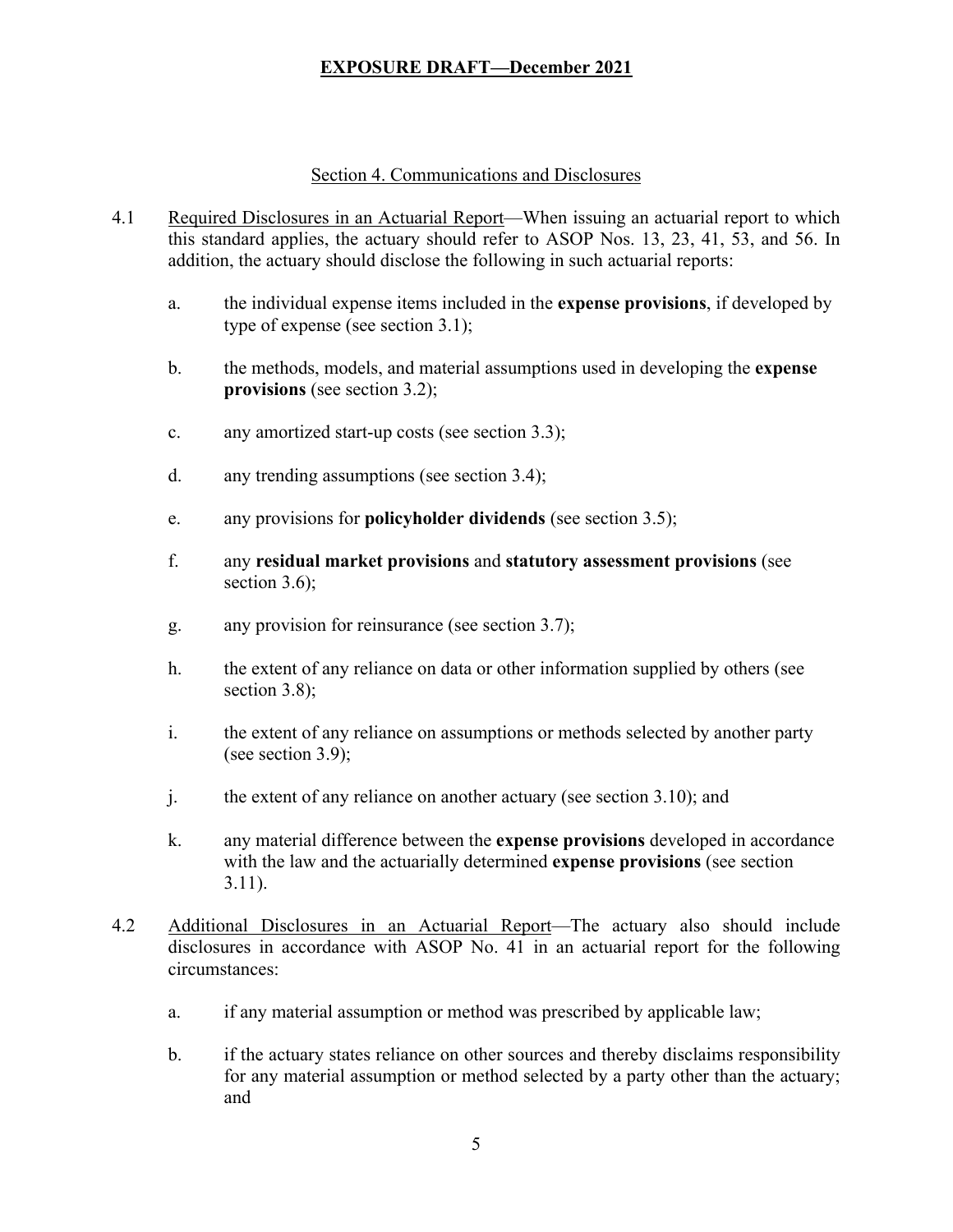- c. if in the actuary's professional judgment, the actuary has deviated materially from the guidance of this ASOP.
- 4.3 Confidential Information—Nothing in this ASOP is intended to require the actuary to disclose confidential information.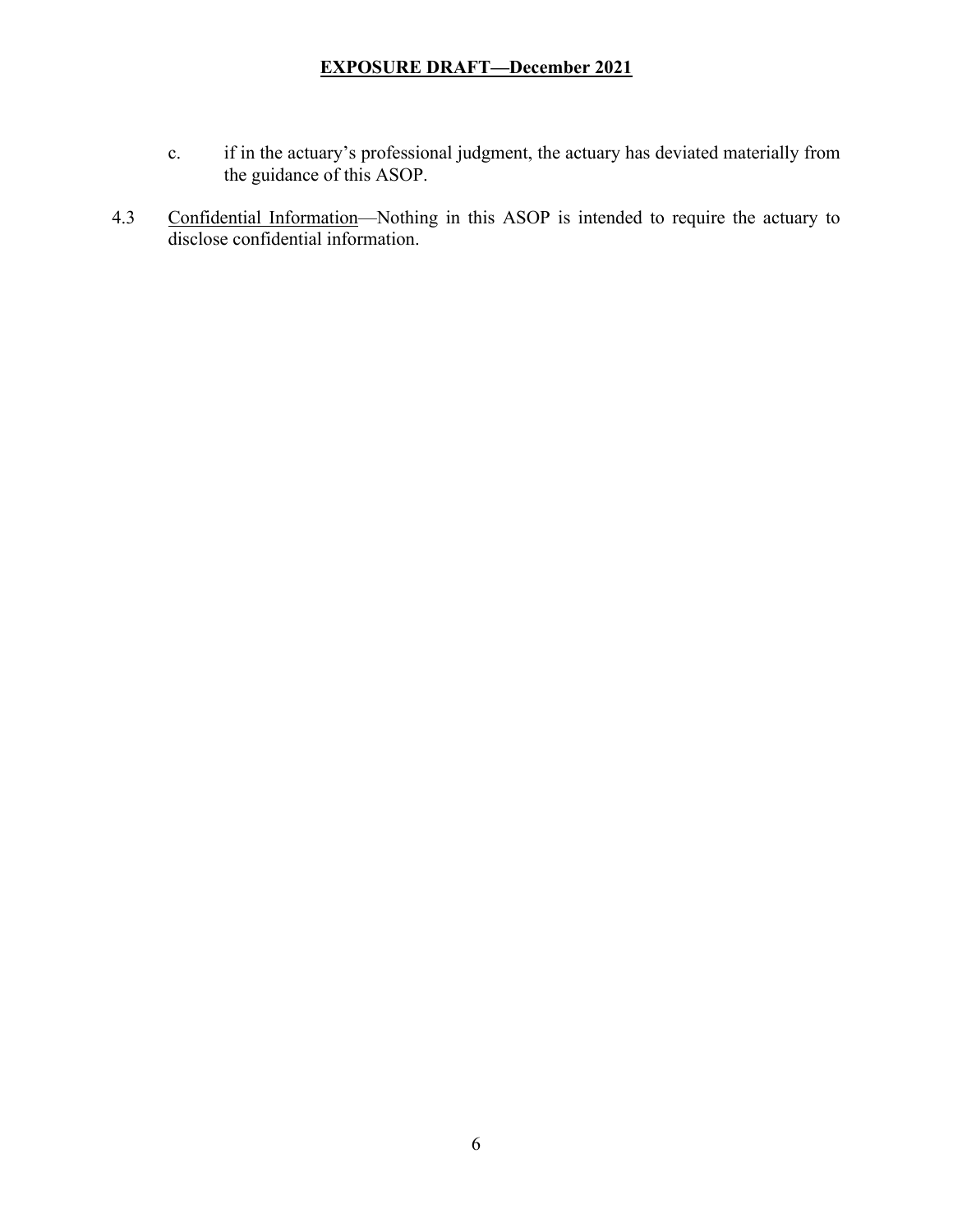# **Appendix**

### **Background and Current Practices**

*Note:* This appendix is provided for informational purposes and is not part of the standard of practice.

#### Background

Prior to the relatively high inflation of the 1970s, a predominant ratemaking technique involved including expenses, other than loss adjustment expenses, as a percentage of premium. In doing so, it was assumed that the expense portion of the future cost estimate was subject to the same trend (usually very low) to which the loss and loss adjustment expense portions were subjected. However, higher levels of inflation had a rather significant impact on the expected change in the various elements of the future cost estimate. By the 1970s, the assumption that the trend in expenses would approximate the trend in losses was being questioned. Although the actuarially determined loss trend may have been applied to the loss and loss adjustment expenses as usual, a separate analysis and trend may have been necessary to properly reflect the anticipated change in certain other expenses.

Recognition of the impact of inflation on expenses that were not varying with premium lead to the following additional considerations:

Expense Flattening—Expense flattening techniques assign expenses to policies or other units of exposure rather than in proportion to premium or losses. Thus, expense flattening is a procedure sometimes used to determine that portion of the future cost estimate that does not vary in direct proportion to premium or losses.

Expense Trending—Expense trending reflects how changes over time affect expenses. Over the years, separate trending of expenses has become a more common technique. However, including expenses as a proportion of premium is still used.

Although the property/casualty actuarial literature is relatively sparse on the topic of expense provisions, techniques for separately trending losses and expenses and alternatives to premiumrelated expense provisions have been included in such literature. Also included are discussions about the inappropriateness, in some cases, of assuming proportional expenses for administrative ease when, in fact, some expense categories do not vary in direct proportion to premium.

Over time, various regulations have required expense limitations by either limiting or disallowing certain expenses or by requiring expense flattening of various types.